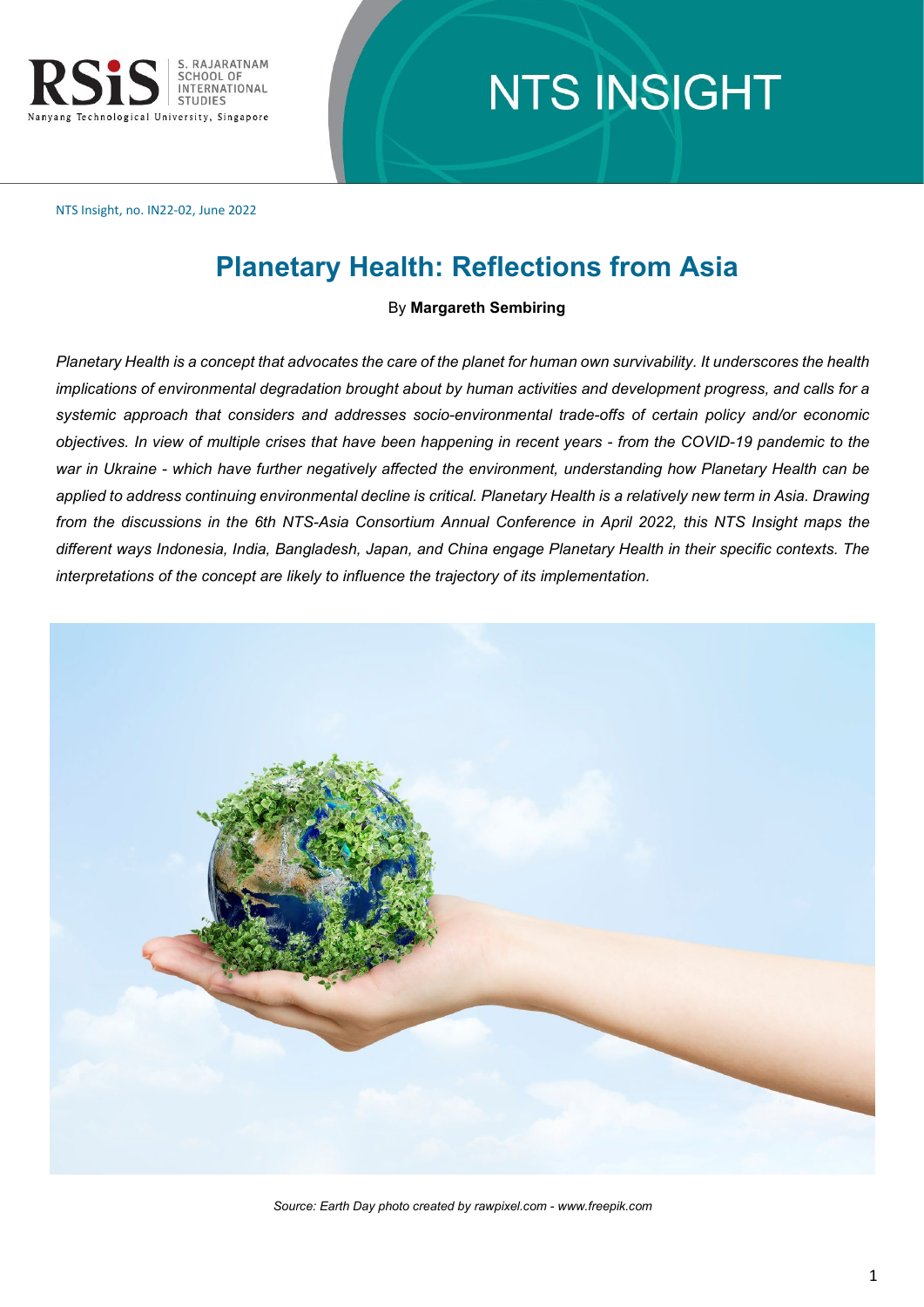#### **Contents**

- **Introduction**
- Health Implications of [Environmental Degradation](#page-2-0)
- [Planetary Health:](#page-6-0) Reflections from Asia
- **[Conclusion](#page-8-0)**

Recommended citation: Margareth Sembiring, **'Planetary Health: Reflections from Asia'**, NTS Insight, No. IN22-02 (Singapore: RSIS Centre for Non-Traditional Security Studies (NTS Centre), Nanyang Technological University Singapore. 2022).

## **Introduction**

The state of the world today from the global COVID-19 pandemic to the war in Ukraine illustrates the impacts that developments in one part of the world can have in another with an overall effect on the way we live on our planet together. Planetary Health has emerged as a concept out of the public health field to navigate a pathway to progress so that humans can not only survive but thrive in a healthy environment. The 6th NTS-Asia Consortium Annual Conference held in Singapore in April 2022 brought the Consortium members from Indonesia, India, Bangladesh, Japan, and China to share their perspectives on Planetary Health and how the concept is understood and interpreted in Asia. This NTS Insight aims to situate their understandings of Planetary Health within the concept's main premises. It preliminary maps the different emphases given on the concept, which suggests potential variations in its implementations.

Planetary Health has at its core a conviction that the health of the planet is a pre-condition to the health and survivability of mankind. We have not adequately accounted for future environmental and health impacts of present-day gains, and the disproportionate effect of these impacts on the poor and the vulnerable.[1](#page-1-0) The issue is essentially about a paradox of human beings becoming the victim of their own success.[2](#page-1-1) Human development, that includes technological advances, has contributed to better health and living conditions in the last few centuries. Yet ironically, human survivability is at stake as a result of accompanying ecological destruction. Developmental activities for economic growth are the primary reason behind the current ecological crisis.<sup>3</sup>

By framing it that way, Planetary Health as a concept fundamentally asks the following question: 'what needs to change to address drivers of environmental degradation so we can continue living and prosper healthily?'

Planetary Health is unlike sustainable development that aims to address the broad issues of human development, or lowcarbon development that targets carbon emission reduction. It is very specific in its grounding on human health and survivability/prosperity. However, like sustainable development and low-carbon development, Planetary Health also aims at creating systemic transformations based on environmental arguments. How then is the concept of Planetary Health contributing differently to the care of the environment? The challenge in the narratives of climate change lies primarily in the contested nature of the causes of climate change and the timeframe of its impacts. Such disagreements render consensus on climate action an uphill battle. In this regard, Planetary Health creates a stronger narrative by linking the state of the environment directly to a person's own life.

Its value therefore lies in personalising the reasons why environmental health must not be compromised. Making Planetary Health a personal concern to all people can potentially be more effective in bringing about a mindset change which subsequently generates stronger collective action for the environment through better policy synergy and more environment-conscious community initiatives.

Policy synergy is particularly important given that Planetary Health employs systems thinking that shifts our mindset from linear to circular to illustrate the interconnectedness of global challenges. It encourages the thinking of trade-offs beyond immediate commercial, societal, and national borders and ways to address them. It targets multiple

<span id="page-1-0"></span><sup>1</sup> Sarah Whitmee et al. 2015. "Safeguarding Human Health in the Anthropocene Epoch: Report of The Rockefeller Foundation–Lancet Commission on

<span id="page-1-1"></span>

<sup>.</sup> Planetary Health", *The Lancet* 386(10007): 1973-2028, https://www.thelancet.com/journals/lancet/article/PIIS0140-6736(15)60901-1/fulltext<br><sup>2</sup> Nicole de Paula. *Breaking the Silos for Planetary Health: A Roadmap for a Re* 

<span id="page-1-2"></span>Planetary Health", The Lancet 386(10007): 1973-2028[, https://www.thelancet.com/journals/lancet/article/PIIS0140-6736\(15\)60901-1/fulltext](https://www.thelancet.com/journals/lancet/article/PIIS0140-6736(15)60901-1/fulltext) .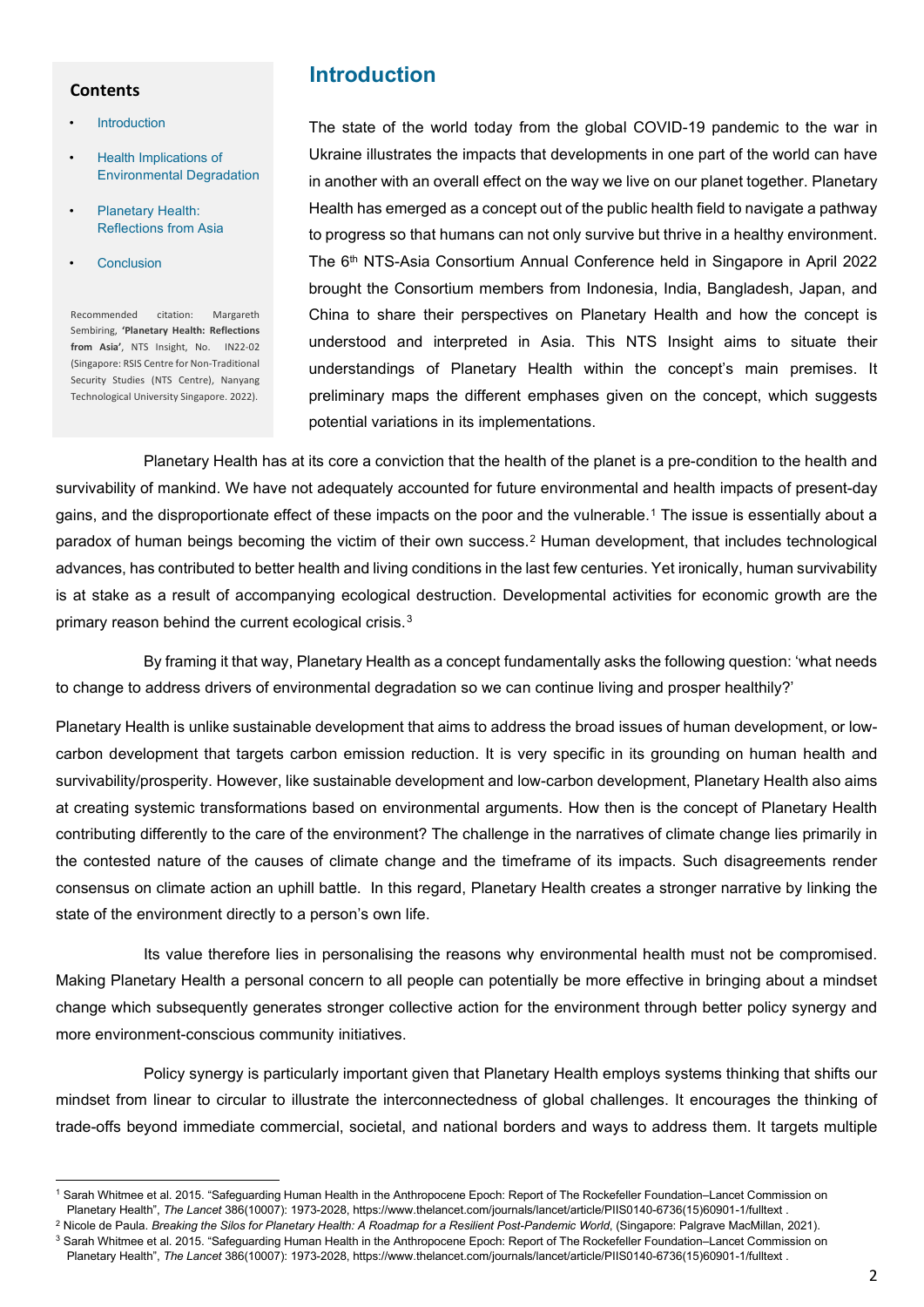<span id="page-2-0"></span>sectors in pursuit of various objectives, such as preventing the next pandemic, solving climate change, improving urban living, attaining sustainable food systems, and championing fairer economies [4](#page-2-1) that will eventually be beneficial for all human health.

In practical terms, Planetary Health reconsiders the formulation and implementation of existing environmental policy instruments. These include bans or mandates, regulations to set a fixed limit for pollution, taxes such as fuel taxes, landfill taxes, and waste taxes, incentives such as payments for ecosystem services, biodiversity offsetting, and renewable energy technology development, cap and trade on pollution limit, fair trade and ecolabeling, and environmental certification, ranking or health performance, and related campaigns.

At present, many of these do not contribute positively at the aggregate level because there are other initiatives, related or unrelated to these environmental policies, that are taking place in parallel and causing detrimental effects on the environment.<sup>[5](#page-2-2)</sup> Breaking the silos of the pursuits of different objectives<sup>[6](#page-2-3)</sup> is a key determinant to the health of the planet.

Given Planetary Health's pivot on human health, this NTS Insight first gives a brief overview of the health implications of the Anthropocene – the time when human activity has had most impact on our planet. It then discusses the various interpretations and possible applications of Planetary Health in the Asian context as put forward by the NTS-Asia Consortium members.

## **Health Implications of Environmental Degradation**

Despite knowing that fresh air and unpolluted water are positively correlated with good global health, balancing between what we do and what is good for the environment is not as straightforward. Human activities, particularly in the Anthropocene, are exacting too much pressure on the environment. Worsening environmental conditions are increasingly manifested in the triple planetary crisis of pollution, biodiversity loss, and climate change.[7](#page-2-4) The following sub-sections describe how different human activities are affecting the environment.

#### **Energy Use**

Energy use is an area where human activities, environmental health and human health are evidently interrelated. The use of energy sources is needed to support human's day-to-day activities. Because of its indispensable utility, energy use has direct impacts on the health of the planet and of humans particularly through the emissions of pollution and greenhouse gases. The continuing use of biomass such as woods for cooking and heating by billions of people in poor countries causes hazardous air pollutants such as Particulate Matter (PM) 2.5, PM10, carbon monoxide (CO), nitrogen dioxide (NO2), among others, to be released at the point of use.<sup>[8](#page-2-5)</sup>

The cost of household air pollution on human life stands at a staggering 3.8 million deaths per year.<sup>[9](#page-2-6)</sup> The solution is therefore in substituting biomass with cleaner energy sources such as biofuels, liquefied petroleum gas,

<span id="page-2-1"></span><sup>4</sup> "Preventing the Next Pandemic," Sunway Centre for Planetary Health, accessed June 16, 2022,

<span id="page-2-2"></span>https://university.sunway.edu.my/research/planetaryhealth/preventing-the-next-pandemic<br><sup>5</sup> Andrea S. Downing, Grace Y. Wong, Michelle Dver, Ana Paula Aguiar, Odirilwe Selomane, Amanda Jiménez Aceituno, 2021, "When the Whol the Sum of All Parts – Tracking Global-level Impacts of National Sustainability Initiatives," *Global Environmental Change* 69(102306).

<sup>6</sup> Nicole de Paula. 2021. "Breaking the Silos for Planetary Health: A Roadmap for a Resilient Post-Pandemic World," Singapore: Palgrave MacMillan.

<span id="page-2-4"></span><span id="page-2-3"></span><sup>&</sup>lt;sup>7</sup> "The Triple Planetary Crisis: Forging a New Relationship between People and the Earth," UN Environment Programme, last modified July 14, 2020,<br>https://www.unep.org/news-and-stories/speech/triple-planetary-crisis-forgin

<span id="page-2-5"></span><sup>&</sup>lt;sup>8</sup> Ajay Pillarisetti and Kirk R. Smith, "Energy and Planetary Health," in Planetary Health: Protecting Nature to Protect Ourselves, eds. Samuel Myers and Howard Frumkin (Washington, Covelo: Island Press, 2020), 285-323.

<span id="page-2-6"></span><sup>9 &</sup>quot;Household Air Pollution and Health," World Health Organization, last modified September 22, 2021. [https://www.who.int/news-room/fact](https://www.who.int/news-room/fact-sheets/detail/household-air-pollution-and-health)[sheets/detail/household-air-pollution-and-health.](https://www.who.int/news-room/fact-sheets/detail/household-air-pollution-and-health)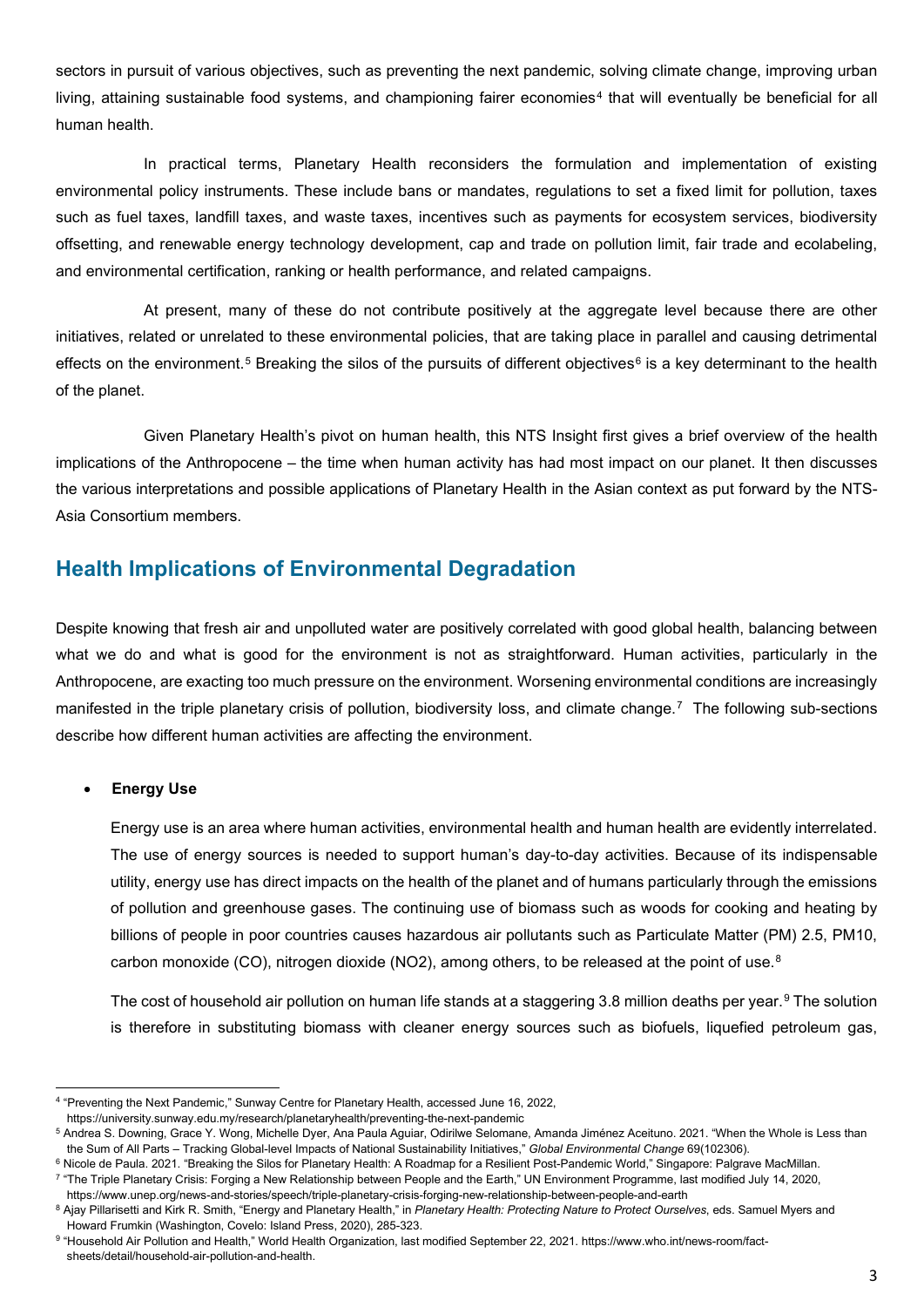electricity, and piped natural gas, which emit less pollutants inside homes.<sup>[10](#page-3-0)</sup> The access to these cleaner energy sources remains a challenge with 2.4 billion people without clean cooking sources in 2020.<sup>[11](#page-3-1)</sup> Through Planetary Health linking the care of the planet to our everyday activities as well as national and international efforts, this concept supports and recognises community efforts like clean cooking campaigns at the household level as a necessary component, while at the same time considering the socio-environmental impacts of increased use of biofuels, gas and electricity and finding ways to minimise these trade-offs.

Similarly, the use of fossil fuels, which made up of about 80 percent of total primary energy supply and 65 percent of global electricity generation in 2019,<sup>[12](#page-3-2)</sup> drives air pollution outdoors through the release of hazardous particulates. Substances released from the burning of coal have led to the deaths of about 366,000 people in China in 20[13](#page-3-3)<sup>13</sup> and close to 167,000 people in India in 2015.<sup>[14](#page-3-4)</sup> In Southeast Asia, coal-related air pollution will result in 69,600 deaths per year by 2030.[15](#page-3-5) 

Considering the pivotal roles that energy plays in everyday lives, the Planetary Health concept encourages the adoption of energy sources that emit less hazardous particulates and greenhouse gases to provide a win-win solution for the environment and for human health. Planetary Health does not stop at that, however. This concept investigates the trade-offs of choosing and using such energy sources, including in places beyond national borders, and find solutions to minimise them. By so doing, the overall impact will be positive for the planet and subsequently for human health.

#### • **Expansion of Urban Areas**

Urban spaces are another area of interest for Planetary Health. Rapid urbanisation is happening in many parts of the world, including in developing countries where infrastructure and city designs are not always adequate to accommodate expanding city areas and the population within. This phenomenon affects the environment in many ways. First, it encroaches natural habitats and causes biodiversity loss. Forests and wildlife need to give way for expanding urban settlements. The loss of vegetation subsequently contributes to climate change.<sup>[16](#page-3-6)</sup>

In addition, given the high concentration of population and economic activities like industrial processes, energy generation and transportation, pollution levels in urban spaces are especially high. Large populations likewise cause stress on limited water resources and generate a high volume of waste. Planetary Health finds solutions to protect groundwater resources near industrial sites especially those that are currently or may be used for future domestic, municipal and agricultural consumption. It encourages identifying the means to safeguard ground and surface water quality, reduce emissions of health-damaging air pollutants, ensure adequate waste management and sufficient green spaces. Planetary Health makes these a primary consideration and maintains their prioritisation even though other imperatives such as economic gains, and population size and lifestyle, continue to put pressure on environmental agenda.

<span id="page-3-0"></span><sup>10</sup> Richenda Van Leeuwen, Alex Evans and Besnik Hyseni. "Increasing the Use of Liquefied Petroleum Gas in Cooking in Developing Countries," *Live Wire, Worldbank Group*, 2017*.* [https://openknowledge.worldbank.org/bitstream/handle/10986/26569/114846-BRI-PUBLIC-add-series-VC-](https://openknowledge.worldbank.org/bitstream/handle/10986/26569/114846-BRI-PUBLIC-add-series-VC-LWLJfinOKR.pdf?sequence=5)

[LWLJfinOKR.pdf?sequence=5](https://openknowledge.worldbank.org/bitstream/handle/10986/26569/114846-BRI-PUBLIC-add-series-VC-LWLJfinOKR.pdf?sequence=5) 11 IEA, IRENA, UNSD, World Bank, WHO, *Tracking SDG 7: The Energy Progress Report* (Washington, DC: World Bank, 2022).

<span id="page-3-2"></span><span id="page-3-1"></span>https://trackingsdg7.esmap.org/data/files/download-documents/sdg7-report2022-full\_report.pdf<br><sup>12</sup> "World Energy Balances: Overview," International Energy Agency, last modified August, 2021, https://www.iea.org/reports/worl overview/world [.](https://www.iea.org/reports/world-energy-balances-overview/world)<br><sup>13</sup> GBD MAPS Working Group, "Burden of Disease Attributable to Coal-Burning and Other Major Sources of Air Pollution in China." Special Report 20. (Boston,

<span id="page-3-3"></span>MA: Health Effects Institute, 2016). https://www.healtheffects.org/publication/burden-disease-attributable-coal-burning-and-other-air-pollution-sources-<br>china#:~:text=The%20analyses%20show%20that%20coal.as%20major%20contri

<span id="page-3-4"></span><sup>&</sup>lt;sup>14</sup> GBD MAPS Working Group, "Burden of Disease Attributable to Major Air Pollution Sources in India. Special Report 21" (Boston, MA: Health Effects Institute, 2018, [https://www.healtheffects.org/system/files/GBD-MAPS-SpecRep21-India-revised\\_0.pdf](https://www.healtheffects.org/system/files/GBD-MAPS-SpecRep21-India-revised_0.pdf)

<span id="page-3-5"></span><sup>&</sup>lt;sup>15</sup> Shannon N. Koplitz, Daniel J. Jacob, Melissa P. Sulprizio, Lauri Myllyvirta, and Colleen Reid. 2017. "Burden of Disease from Rising Coal-Fired Power Plant<br>Emissions in Southeast Asia," *Environmental Science & Technol* 

<span id="page-3-6"></span><sup>16</sup> Karen C. Seto, Burak Güneralp, and Lucy R. Hutyra. 2012. "Global Forecasts of Urban Expansion to 2030 and Direct Impacts on Biodiversity and Carbon Pools," *Proceedings of the National Academy of Sciences*, 109(40): 16083-1608[8 https://www.pnas.org/doi/10.1073/pnas.1211658109](https://www.pnas.org/doi/10.1073/pnas.1211658109)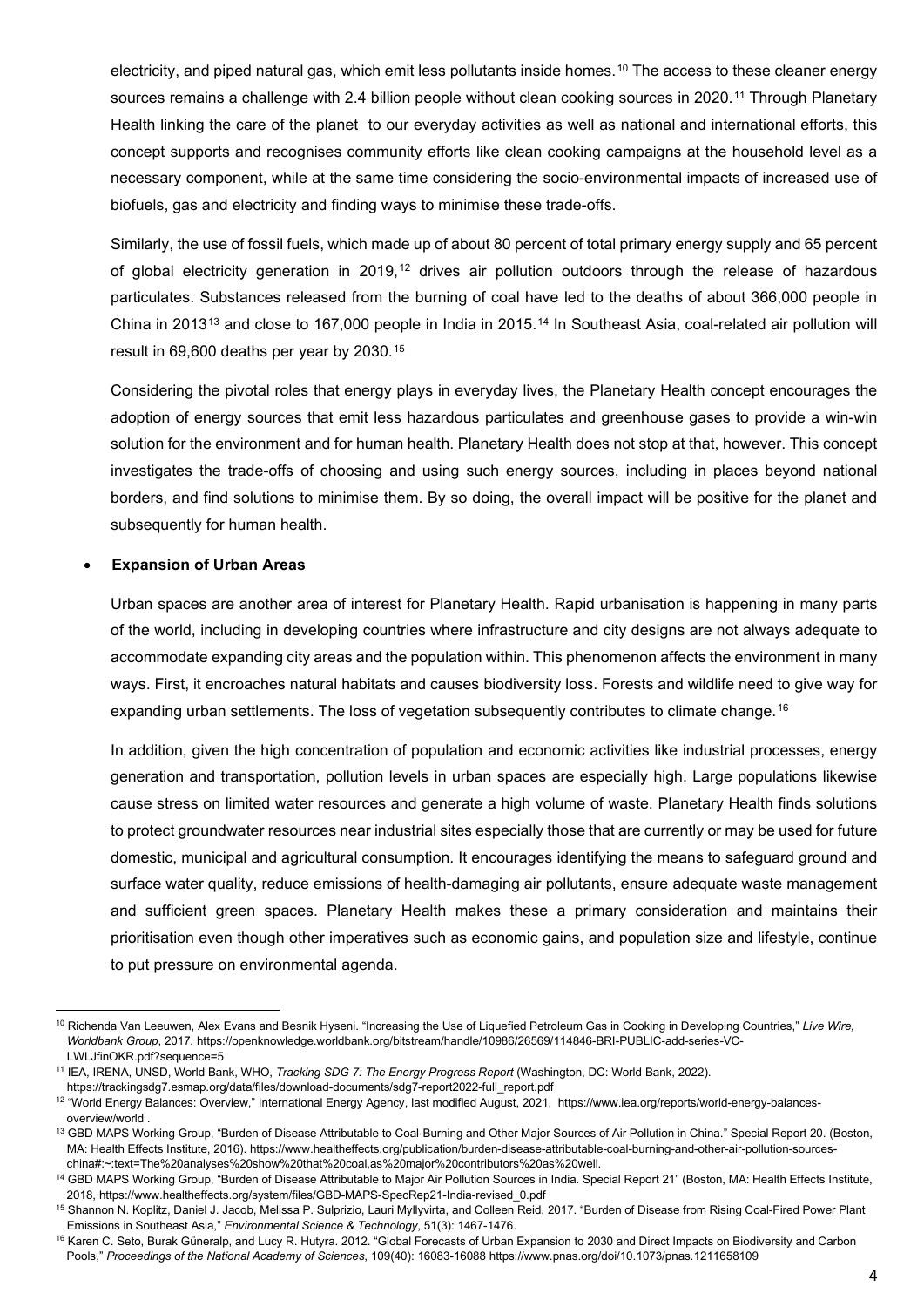Buildings present problems for the environment too. Buildings in-use are significant contributors to climate change<sup>[17](#page-4-0)</sup> and their construction and demolition produce solid waste. Planetary Health promotes well-designed cities and healthy urban living that capitalise on places, health and environment. It also calls for considering ways of how to do so without causing socio-environmental damage in areas and countries that provide the materials needed to create such cities.

#### • **Economic Growth Model**

Planetary Health is a drive to not only survive but thrive in the world today. The current economic growth model and our modern lifestyles over the last two hundred years are the reason why the planet is getting sicker now. Planetary health prompts a search for ways to modify the current economic model to fit the planetary limits better while ensuring communities can prosper. This includes finding methods to interpret, measure, and value all aspects of Planetary Health, designing the institutions, governance frameworks and policy measures geared towards Planetary Health, and refining or transforming existing business models and developing entirely new business models to deliver Planetary Health.

Business value chains typically comprise material extraction and processing, manufacturing, distribution and sale, use, and disposal or recycling or reuse, which are critical in impacting the health of the planet. Planetary Health envisions value chains that are mindful of and sensitive to their impacts on the environment and human health. It prompts businesses and policymakers to identify, measure, and value the positive contributions and negative externalities along the value chain, and utilise various means, including technological advancement such as big data and artificial intelligence, to manage and mitigate externalities and transform value chains to achieve a healthy planet.

Planetary Health also prompts a search to find ways for all parts of value chains to remain commercially viable while being compatible to the health of the planet and positively enhance human health. This is done, for example, by designing tax, trade policies, incentives and enforcement mechanism that will direct and empower businesses to be more compatible with Planetary Health.

#### • **Food Systems**

Food production creates a dilemma where on the one hand there is a need to provide food for the global population using arable land and fresh water, but on the other hand, recognising the huge environmental stresses that the agriculture sector is causing through carbon emissions, the use of fertilisers, and the conversion of land for agriculture and animal husbandry. This has led to biodiversity loss, land degradation and water scarcity.

The challenge therefore lies in meeting food demand of a growing global population in the face of a changing climate, increasing water scarcity, degraded arable land, declining fisheries and pollinators and other biophysical changes, while trying to ensure that no further damage to biosphere is being done. Food use and food waste is another area of concern too. Food waste not only pollutes but also emits greenhouse gas emissions. A Planetary Health lens draws attention to the dilemma between the need to increase food production and the environmental damage it causes.

#### • **Direct Environmental Destructions**

Direct environmental destruction can be brought about by mining activities, land clearing, conflicts, and natural

<span id="page-4-0"></span><sup>17</sup> "Building sector emissions hit record high, but low-carbon pandemic recovery can help transform sector – UN report," UN Environment Programme (UNEP), last modified December 16, 2020[, https://www.unep.org/news-and-stories/press-release/building-sector-emissions-hit-record-high-low-carbon-pandemic](https://www.unep.org/news-and-stories/press-release/building-sector-emissions-hit-record-high-low-carbon-pandemic)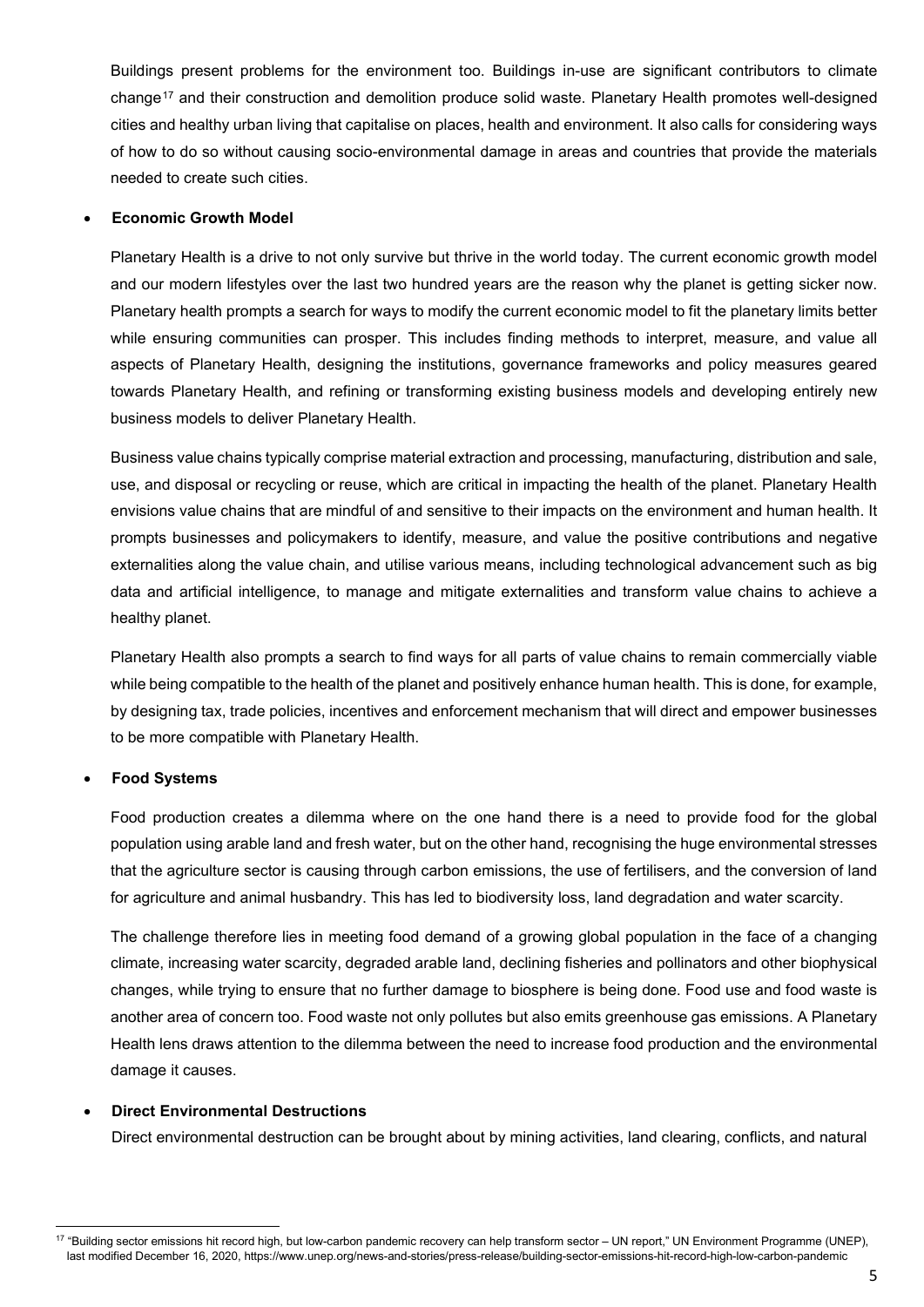disasters, among others. These will affect human health directly and indirectly by exacerbating the risks of communicable and non-communicable diseases alike.

Direct impacts on human health are as follows. Climate change, biodiversity loss, land use change, pollution, and a change in biogeochemical cycles affect the transmission of zoonotic and non-zoonotic pathogens to humans.<sup>[18](#page-5-0)</sup> Thus, continuing environmental destruction is likely to increase the risk of exposure to infectious diseases and accelerate the outbreak and spread of new diseases.

Likewise, the prevalence of non-communicable diseases is likely to increase. Air pollution is a risk factor for ischemic heart disease, cerebrovascular disease, chronic obstructive pulmonary disease, and lung cancer. Hotter weather worsens cardiovascular through sleep disturbance<sup>[19](#page-5-1)</sup> and a reduction in physical activity,<sup>[20](#page-5-2)</sup> renal disease due to dehydration, and respiratory disease.<sup>[21](#page-5-3)</sup> Increasing salt level in the drinking water, brought about by climate change-induced sea level rise, of the affected populations may lead to increased cases of blood pressure.

The indirect impacts of environmental changes on human health cannot be discounted either. Climate-induced disasters affect the provision of healthcare services to patients by disrupting transportation and drug supply chain, causing power cut, among others. The conditions of people with respiratory diseases, diabetes, cancer, and cardiovascular diseases are likely to get worse after disasters.<sup>[22](#page-5-4)</sup>

Population displacement that follows disaster events pose threats to human health too. Migration may affect the spread of infectious diseases and the provision of nutritious food cause distress and other mental health problems and aggravate non-communicable diseases. The location of refugee camps or urban areas may not be completely prepared to receive a sudden huge influx of people. As a result, access to fresh water, clean food, and sanitary facilities may become inadequate, thereby causing cholera, dysentery, typhoid fever, hepatitis A and E, and other water- and food-borne diseases to spread.<sup>[23](#page-5-5)</sup>

Furthermore, refugee camps are often crowded. Measles, meningitis, acute respiratory infection and vector-borne diseases such as malaria and dengue are likely to spread in a crowded living condition. There are other risks too such as the propensity of sexual violence and resulting sexually transmitted diseases, and migrants' low immunity against the diseases found in receiving areas. In view of environmental changes and the possible implications on human health, Planetary Health thus considers the prevention of disasters and conflicts to be the best remedy.

This section demonstrates the different ways the health of the environment can be compromised and how it can affect human health. Given its emphasis on improving environmental quality, Planetary Health generally endorses ongoing environment-related initiatives such as low-carbon development, the reduction of deforestation and the loss of arable land and soil, the safeguard of freshwater resources, and climate adaptation. Examples include the

<span id="page-5-0"></span><sup>18</sup> Richard S. Ostfeld and Felicia Keesing, 2020, "Planetary Health and Infectious Disease in Planetary Health: Protecting Nature to Protect Ourselves," in *Planetary Health: Protecting Nature to Protect Ourselves*, eds. Samuel Myers and Howard Frumkin (Washington, Covelo: Island Press, 2020), pp. 285-323.

<span id="page-5-1"></span><sup>19</sup> Nick Obradovich, Robyn Migliorini, Sara C Mednick, James H Fowler, Nighttime Temperature and Human Sleep Loss in a Changing Climate. 2017. Sci Adv. May 26;3(5):e1601555. <https://pubmed.ncbi.nlm.nih.gov/28560320/>20 Nick Obradovich and James H. Fowler, 2017, "Climate Change May Alter Human Physical Activity Patterns," *Nature Human Behaviour* 1(0097).

<span id="page-5-3"></span><span id="page-5-2"></span>https://www.nature.com/articles/s41562-017-0097#:∼:text=Taking%20a%20yearly%20sum%20of,individuals%20on%20average%20by%202099.<br><sup>21</sup> Kirk R. Smith, A.Woodward, D. Campbell-Lendrum, D.D. Chadee, Y. Honda, Q. Liu, J.M. Olwoc Adaptation, and Co-benefits," in *Climate Change 2014: Impacts, Adaptation, and Vulnerability. Part A: Global and Sectoral Aspects. Contribution of Working Group II to the Fifth Assessment Report of the Intergovernmental Panel on Climate Change*, eds. Field, C.B., V.R. Barros, D.J. Dokken, K.J. Mach, M.D. Mastrandrea, T.E. Bilir, M. Chatterjee, K.L. Ebi, Y.O. Estrada, R.C. Genova,

B. Girma, E.S. Kissel,A.N. Levy, S. MacCracken, P.R. Mastrandrea, and L.L.White. (Cambridge, UK and New York, USA: Cambridge University Press, 2014), 709-754[. https://www.ipcc.ch/site/assets/uploads/2018/02/WGIIAR5-Chap11\\_FINAL.pdf](https://www.ipcc.ch/site/assets/uploads/2018/02/WGIIAR5-Chap11_FINAL.pdf)

<span id="page-5-4"></span> $^{22}$  Benjamin Ryan, Richard C Franklin, Frederick M Burkle Jr, Peter Aitken, Erin Smith, Kerrianne Watt, Peter Leggat, 2015, "Identifying and Describing the Impact of Cyclone, Storm and Flood Related Disasters on Treatment Management, Care and Exacerbations of Non-communicable Diseases and the Implications for Public Health," PLoS Curr. 28;7:ecurrents.dis.62e9286d152de04799644dcca47d9288. https://pubmed.ncbi.nlm.nih.gov/26468423/<br><sup>23</sup> Lauren Herzer Risi, Caroline Kihato, Rebecca Lorenzen, and Howard Frumkin, 202

<span id="page-5-5"></span>*Health: Protecting Nature to Protect Ourselves*, eds. Samuel Myers and Howard Frumkin (Washington, Covelo: Island Press, 2020), pp. 189-220.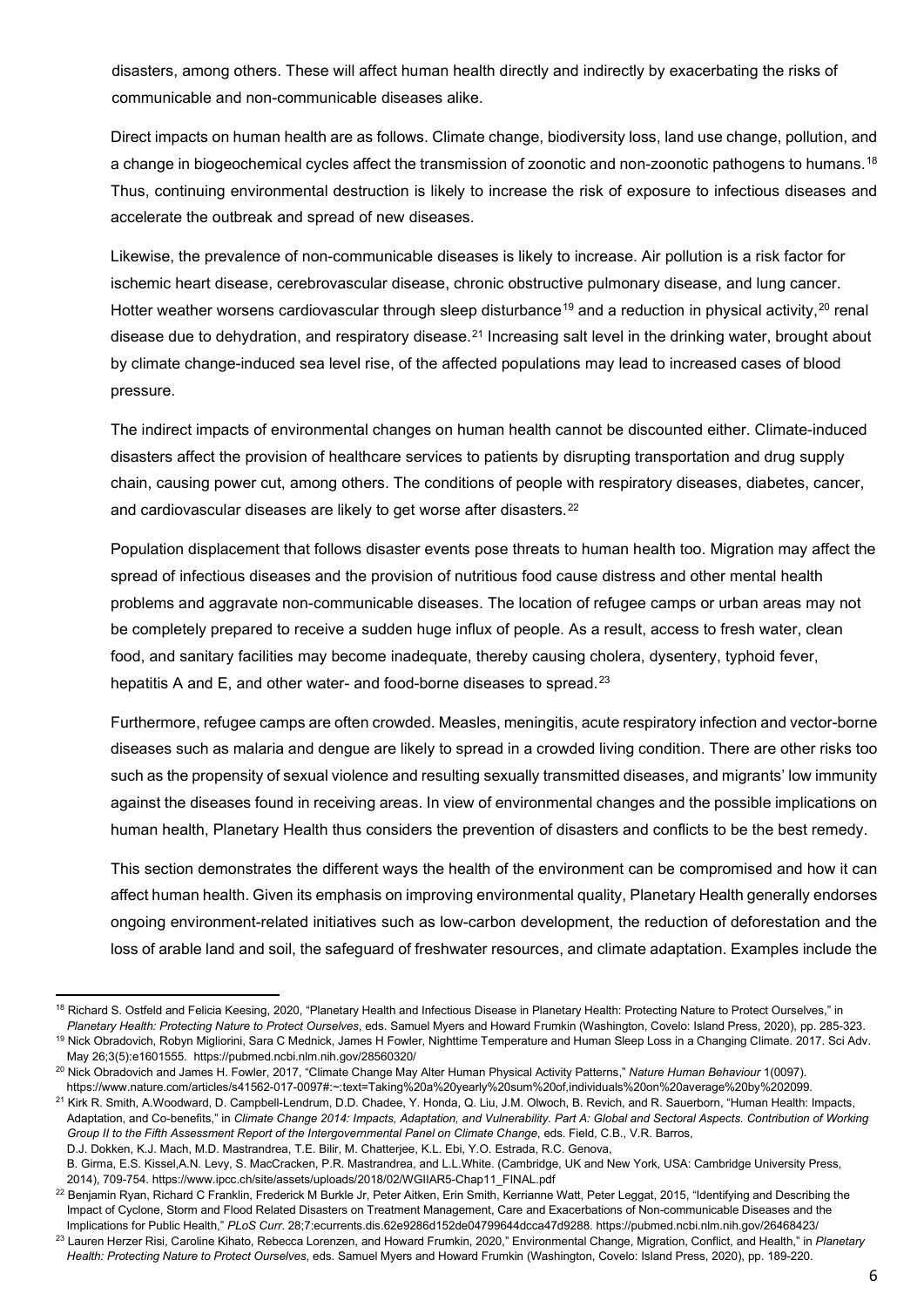<span id="page-6-0"></span>use of drought-tolerant crops and soil-conserving techniques, the restoring of coastal natural barrier systems such as mangroves, coral reefs, vegetated dunes and wetlands. Planetary Health likewise supports armed conflict prevention, effective and accountable governance, fair distribution of resources, and the provision of health care and education.

Beyond advocating such initiatives, Planetary Health's system-level approach considers the possible trade-offs of these initiatives and looks for solutions to minimise them across sectors and beyond borders. Considering its systemic nature, the effectiveness of this concept will depend on how widely it is adopted and integrated in national policies. As long as national policies remain focused on national interests, including environment-related interests, achieving Planetary Health ideals is challenging. Against this backdrop, the following section describes how Planetary Health is interpreted in selected countries in Asia.

### **Planetary Health: Reflections from Asia**

Unlike sustainable development and low-carbon development, Planetary Health is a relatively new term in Asia. The recent 6<sup>th</sup> NTS-Asia Consortium Conference held in April 2022 in Singapore brought together some of its members to investigate what Planetary Health may mean in Indonesia, Japan, China, India, and Bangladesh. This preliminary discussion was helpful in mapping how the concept intersects with the current challenges facing those countries.

The Covid-19 pandemic is a good starting point given the immediate relevance to prevent future pandemics. In Indonesia, the ongoing response to the public health crisis creates a dilemma between human health and environmental health. The immediate relevance of Planetary Health can be applied to the massive use of disposable plastic-based masks has resulted in mounting plastic waste. Increasing plastic waste volume aggravates existing pollution problems in the land, the rivers, and the oceans, which eventually affects human health. The response to Covid-19 pandemic therefore creates a vicious cycle where a particular health problem is being addressed at the risk of generating new health problems in the future.

In response to a similar pandemic situation, Planetary Health prompts more careful thinking on mask-use, waste management, and related policies. It is mindful of when it is necessary to wear disposable masks, when it is sufficient to don reusable masks, and when one can do without masks altogether. It will also look to identify research needed to produce more environmentally friendly masks and make provisions to make them widely available at low costs in all countries. The concept prompts governments to improve waste management capacity at local, regional, and national levels, and formulate solutions to speedily clean up the land, the river, and the ocean from pandemic-related waste. In Japan, Planetary Health is associated with efforts to closely examine the socio-environmental factors affecting the number of Covid-19 morbidity and fatality. These will be critical in formulating interventions needed to prevent future pandemics.

At this junction, it is apparent that Planetary Health offers an anticipatory and preventive approach to address a policy dilemma. By espousing such a view, governments and societies are better prepared to respond in a way that is less environmentally intrusive during a public health crisis.

In India, the Planetary Health concept speaks to the tension between the economic development imperative and environmental care. The utilisation of natural resources is central to many economies and has often led to environmental destruction. In this regard, the problem of freshwater provision is especially critical in India. As developing countries expand their economies, the adoption of a Planetary Health approach will sensitise governments and the business sector of the maximum limits that natural resources have, and enable exploitation practices that take place without exceeding nature's capacity to replenish them.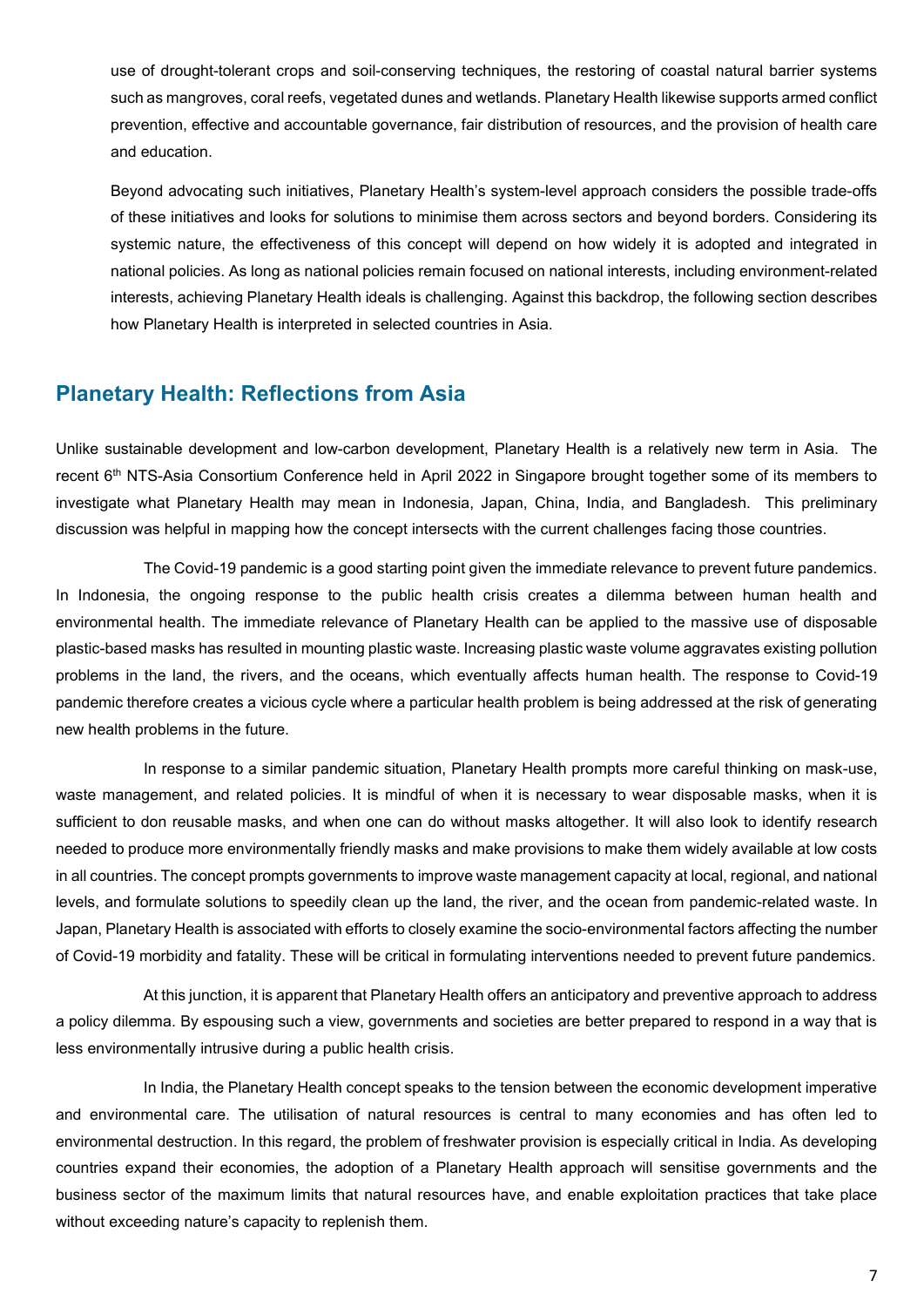It likewise considers the viability of economic growth within such limits and seeks for alternative economic models and concepts that will allow the economy to thrive even within such limits. This contrasts with the present economic growth model that narrowly focuses on continuously expanding the Gross Domestic Product (GDP) and heavily relies on consumption. A Planetary Health approach encourages analysis of the drivers of natural resource misappropriation and find ways to address them, attempt to make economic activities less polluting, and ensure that policymakers and law enforcement officials will stay committed to environmental protection even when competing interests rise.

Considering its systemic scope, Planetary Health considers other issues as plausible trade-offs to environmental commitments. India, for example, sees the war in Ukraine as a potential distraction to environmental efforts. As countries channel more money to militaries and humanitarian assistance, fears loom that the care of the planet will be neglected or at least receive less attention. Additionally, as previously mentioned, refugee flows either within Ukraine itself or to other countries can potentially cause environmental pressures and create health problems such as cholera and other water-borne diseases if the temporary shelters do not have adequate sanitation. Bangladesh shares a similar concern regarding their own refugee situation considering increasing climate-induced flooding risk in the country.

In view of such situations, Planetary Health prioritises the use of weaponry that emits greenhouse gases the least and damages the least. It also pushes for the greening of the defence sector. Pertaining refugees, the governments of recipient countries will anticipate the causes and impact of environmental pressure and make the provision of decent, safe, clean, hygienic, and environment-friendly refugee shelters a priority. It also finds ways to ensure that the provisions of water and food and waste management for the refugees do not impose excessive stresses on the ecosystems. More importantly, Planetary Health pushes for ongoing wars to stop soonest possible given their inherently destructive nature.

India likewise sees the potential of the framing of Planetary Health in addressing various challenges found in the implementation of existing environment-related policies. These include corruption, a lack of institutional capacity and resources, and a lack of coordination among institutions, among others. This is done through affecting mindset change among government officials, lawmakers, businessmen and other stakeholders involved. Prioritising the environment and ecological justice may become a new dominant norm, and this may render them more reluctant to bend to corrupt practices that allow illicit activities such as poaching, illegal fishing and logging, and institutional ego that jeopardises environmental objectives.

China sees transboundary pollution concerns as an area where Planetary Health thinking can contribute to creating a more robust framework to address them. Drawing from the Fukushima nuclear power plant incidents in neighbouring Japan, and other Not In My Back Yard (NIMBY) anti-pollution resistance movements in certain areas, Planetary Health can potentially generate a space of dialogue where concerned parties, including members of the public and civil society groups, can come together and formulate ways to deal with identified dilemmas and trade-offs.

Indonesia perceives the relevance of Planetary Health in the response to climate change. Going for a low carbon economy is the main strategy to cut down emissions and avert the devastating impact of global warming. While sustainable development and low-carbon development concepts have been increasingly accepted and mainstreamed in national development policies, the adoption of the Planetary Health lens will give renewable energy development a stronger and speedier push while rendering coal power plants increasingly obsolete. This is especially important in coalproducing countries like Indonesia which predominantly use coal for their electricity generation.

The adoption of Planetary Health encourages an open and receptive response to restrictive global trade policies such as the European Union's Carbon Border Adjustment Mechanism (CBAM), which is projected to affect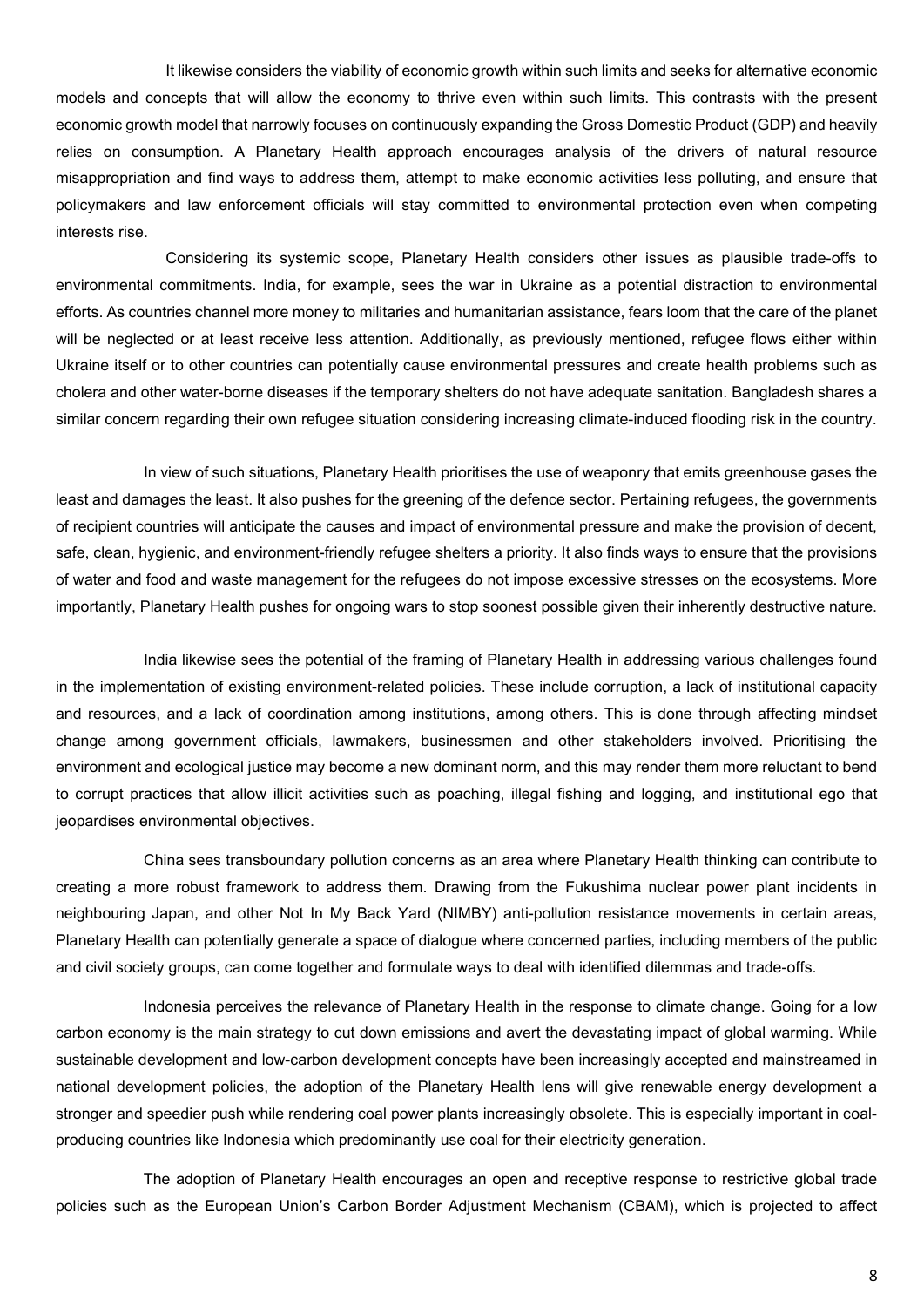<span id="page-8-0"></span>Indonesia's trade to Europe negatively.<sup>[24](#page-8-1)</sup> Instead of getting defensive to preserve Indonesia's trade interests and arguing why the current methods of production work just fine, the understanding of Planetary Health will make policymakers and businesses more willing to revise policies and production processes to adhere better to sustainability praxis as called for by the CBAM.

Given the need to initiate mind and behavioural changes, a Planetary Health perspective supports think tanks and universities to stand at the forefront in translating science into public knowledge, public movements, and public policies.

The diverse interpretations of Planetary Health in these Asian countries suggest that the concept can be relevant on multiple fronts. By and large, it is seen as a term that can potentially help fix the gaps found in existing responses to environmental pressures. From Covid-19 responses to the economic growth model, to wars, to climate action, to governance problem, Planetary Health thinking can aid in seeing how these affect the environment and human health. Its versatility suggests that Planetary Health is likely to have multiple implementation trajectories in Asia, therefore. This emphasises the need for dialogues and coordination to generate the kind of synergy across sectors and across borders that ultimately contributes positively to the health of the planet.

## **Conclusion**

Environmental considerations are an inherent component in sustainable development and low-carbon development concepts. The Planetary Health approach is similar in that regard but is different in its emphasis. The biggest potential contribution of the Planetary Health concept is in prompting the question: "how does a particular activity negatively affect the environment and human health across sectors and across borders, and what can be done to mitigate such risks at a systemic level?"

Environmental degradation and its effects on human health can be discerned from a wide range of issues including food systems, growing urban spaces, unabated energy uses, climate change, conflict, human displacement, among others. They can aggravate communicable and non-communicable diseases directly and indirectly. Thorough examination into the ongoing Covid-19 pandemic can play an important role in establishing the socio-economic and environmental factors that may have contributed to the outbreak, spread and impact of the coronavirus. This knowledge will be beneficial to formulate anticipatory policies that aim at preventing future pandemic to happen.

Planetary Health generally follows the same line as sustainable development and low-carbon development visions, and can therefore utilise existing tools, such as tax and incentives to promote renewable energy development, bans and limits to control pollution, among others to achieve its ideal.

The emphasis placed on the impact of environmental destruction on humanity's own survivability may generate stronger political will, which can potentially engender firmer commitment for Planetary Health across sectors, mitigate policy dilemmas, and create better synergy among policy objectives and actions. Working on certain objectives in isolation encourages zero-sum games, and Planetary Health endeavours to break these siloes to enable a broader vision that positions the overall health of the planet as the ultimate objective.

<span id="page-8-1"></span><sup>&</sup>lt;sup>24</sup> United Nations Conference on Trade and Development, *A European Union Carbon Border Adjustment Mechanism: Implications for Developing Countries* (Geneva: UNCTAD, 2021).